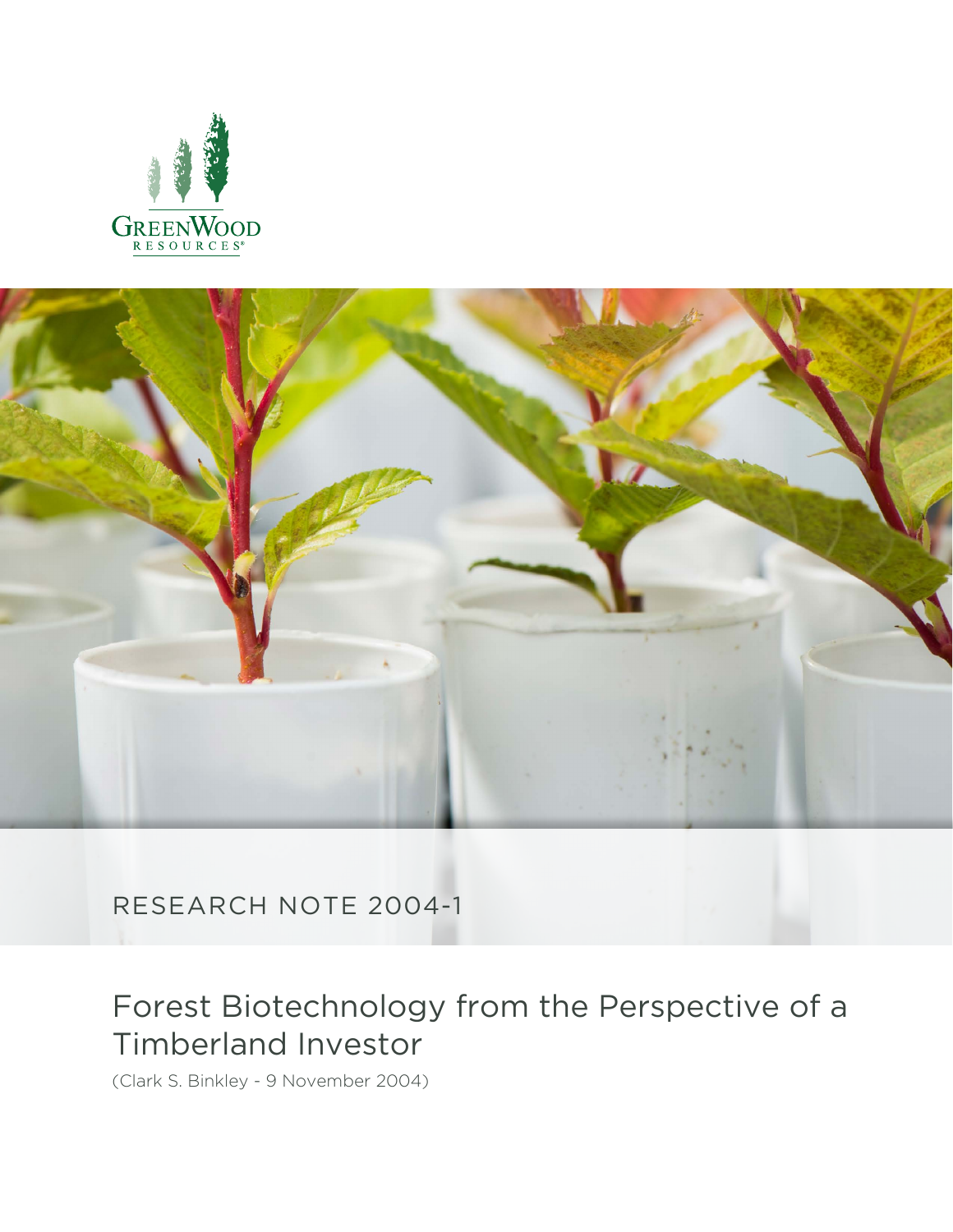

# **GreenWood Resources**

# **Research Note 2004-1**

## **Forest Biotechnology from the Perspective of a Timberland Investor**

## **Clark S. Binkley 9 November 2004**

**Abstract.** Structural change in the forest sector has made the development and implementation of forest biotechnologies more difficult. Timberland investment as an activity distinct from the forest products industry now amounts to about \$24 billion, and is growing at about 20%/year. Dis-integration of the tree-growing function from processing and marketing functions makes great financial sense, both for the forest products industry and for institutional investors. However, information flows that once took place within a single firm are now relegated to market-based transactions. Much of the anticipated gain from biotechnology is apt to come from linking specialized molecular, fibre or engineering properties of trees to specific industrial processes or specific products. These complex issues are poorly mediated by markets and the price system. Obtaining the apparent social benefits and private gains from forest biotechnology requires new ways of organizing these information flows. Some possible solutions include the pricing R&D into such "technology products" as clonal regeneration material, enhancing forestry-based venture capital, and developing long-term growing contracts between timberland owners and manufacturing companies.

## **I. INTRODUCTION**

Technical innovation has been increasing the yields of usable wood fibre from forest plantations at a rate of about 3%/year. These innovations have been developed within the context of an integrated timberland/wood processing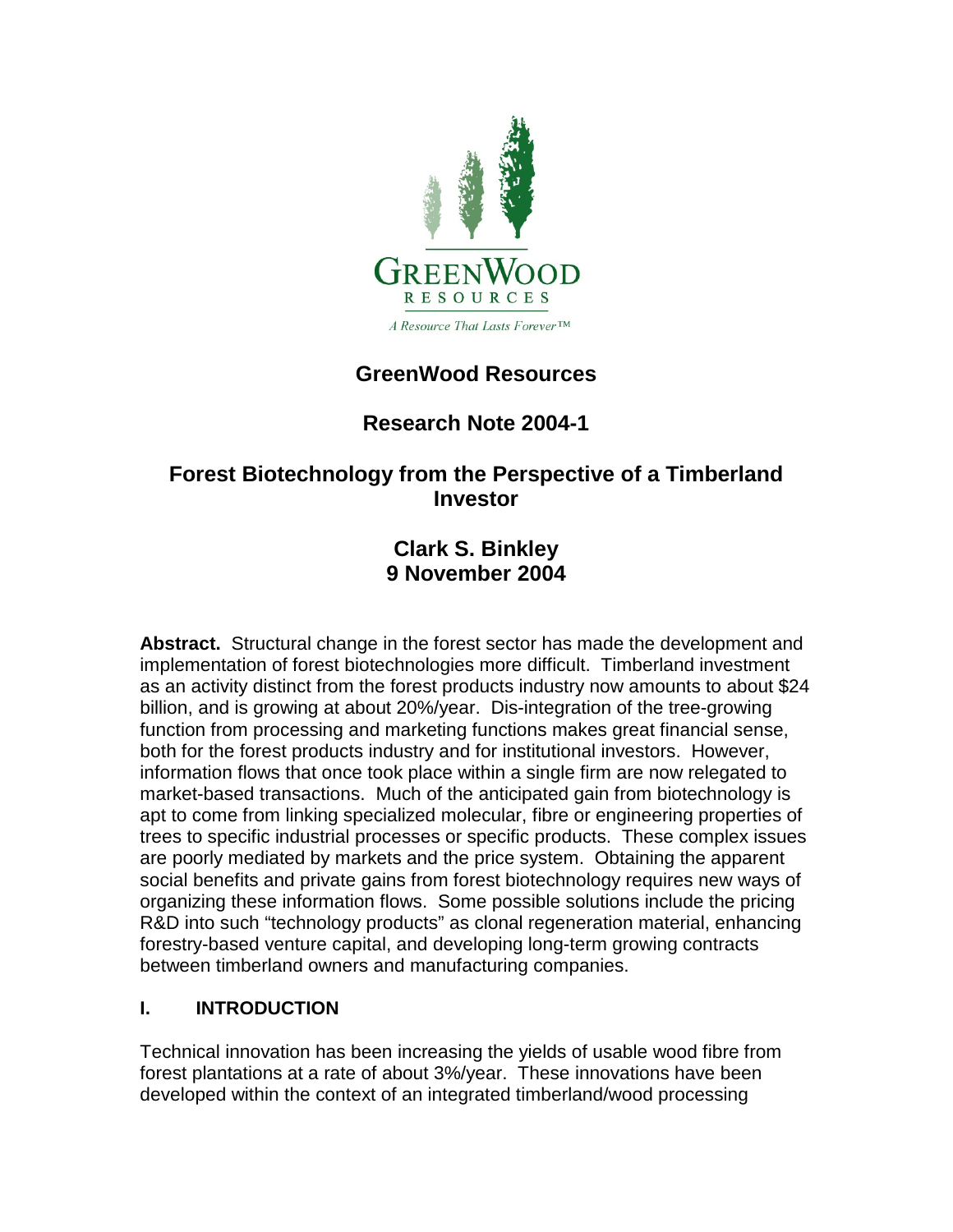organizational structure, a structure that has been eroding over the past two decades. A new class of owners has emerged—endowments, foundations, pension funds, banks and insurance companies (collectively, "institutions"). Integrated forest products companies have transferred perhaps 20 million acres of prime timberland to these new owners. The forest sector has always scrimped on R&D, and the new owners have shown an even lower propensity to invest in technical innovation. Given the significant economic returns that may arise from technology in general, and forest biotechnologies in particular, how can we ensure that the rate of technical progress we have seen in the past continues into the future? How can we we ensure that society enjoys the benefits of technical progress in tree growing and its links to wood products and manufacturing?

Answering these questions requires digging deeper into the reasons for disintegration of timberland. Financial and strategic considerations have led firms to sell timberland, and to organize fibre supply via markets and wood supply contracts. While disintegration has provided substantial financial benefits, it has also externalized information flows related to technical innovation in timber production. Placing these information flows outside the bounds of the firm has raised the cost of technical innovation.

The economist's theory of the firm is a useful starting point to understand these costs. This theory emphasizes the role of transactions costs in causing some activities to be amalgamated within a firm, and others to be handled through contracts and the price system. Given that timberlands have been divested, and that many of the benefits of forest biotechnology accrue to the manufacturer and not the timberland owner, the key issue is to find ways to reduce the transactions costs associated with linking timberland and manufacturing in the dis-integrated industry structure. Ideas for doing so are the focus of this paper.

We begin with some background on structural change in the forest sector. We then take a short detour back through the theory of the firm as the basis for the concluding suggestions on how we might proceed.

#### **II. STRUCTURAL CHANGE IN THE FOREST SECTOR**

During the last two decades, the forest sector—particularly in the US—has disintegrated its timberlands. The principle buyers have been institutional investors, including pension funds, endowments, foundations, insurance companies, and, increasingly, wealthy individuals.

The growth has included both private-equity vehicles and publicly traded entities. Figure 1 shows the development of these trends in the United States.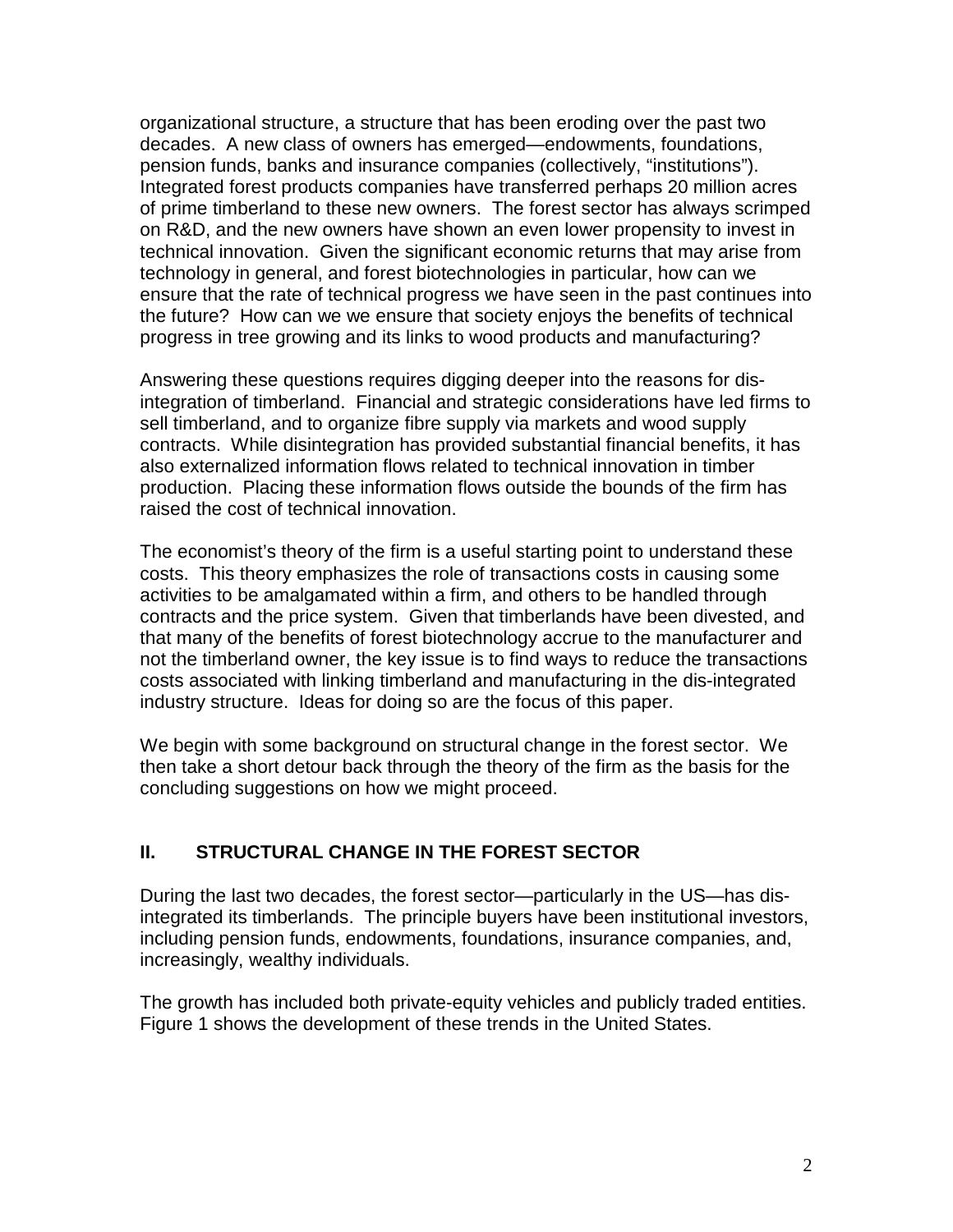The chart breaks out private-equity investments in green (labeled as "TIMOs" or, Timberland Investment Management Organizations, the investment



Notes:  $MLP$  = master limited partnership;  $TREIT =$  timber real estate investment trust; Operating Company = "C" corporation.

#### **Figure 1. Trends in Institutional Investment in US Timberland, 1985-2003**.

advisors who support institutional investments in timberland). The various publicequity entities are also included, showing the rapid ascendancy of the real estate investment trust as the preferred public-equity investment vehicle.

Similar changes have occurred elsewhere in the world. For example, the large Swedish/Finnish firm StoraEnso spun out its timberland into two separate entities, Tornator in Finland and Bergvik in Sweden. These transactions, covering nearly 3 million hectares, are not included in Figure 1. Similarly, the Canadian firm TimberWest manages about \$1 billion of timberland formerly held by integrated companies.

Why are integrated forest products companies selling their timberland? The reasons are many, and any one instance is likely to differ from all the others. But, several underlying factors may be identified. First, investors in most integrated forest products companies suffer two layers of taxation, one at the corporate level and a second at the personal level when profits are distributed in the form of dividends. Typically, neither the public nor private entities mentioned in Figure 1 pay taxes, with the burden being shifted directly to the investor.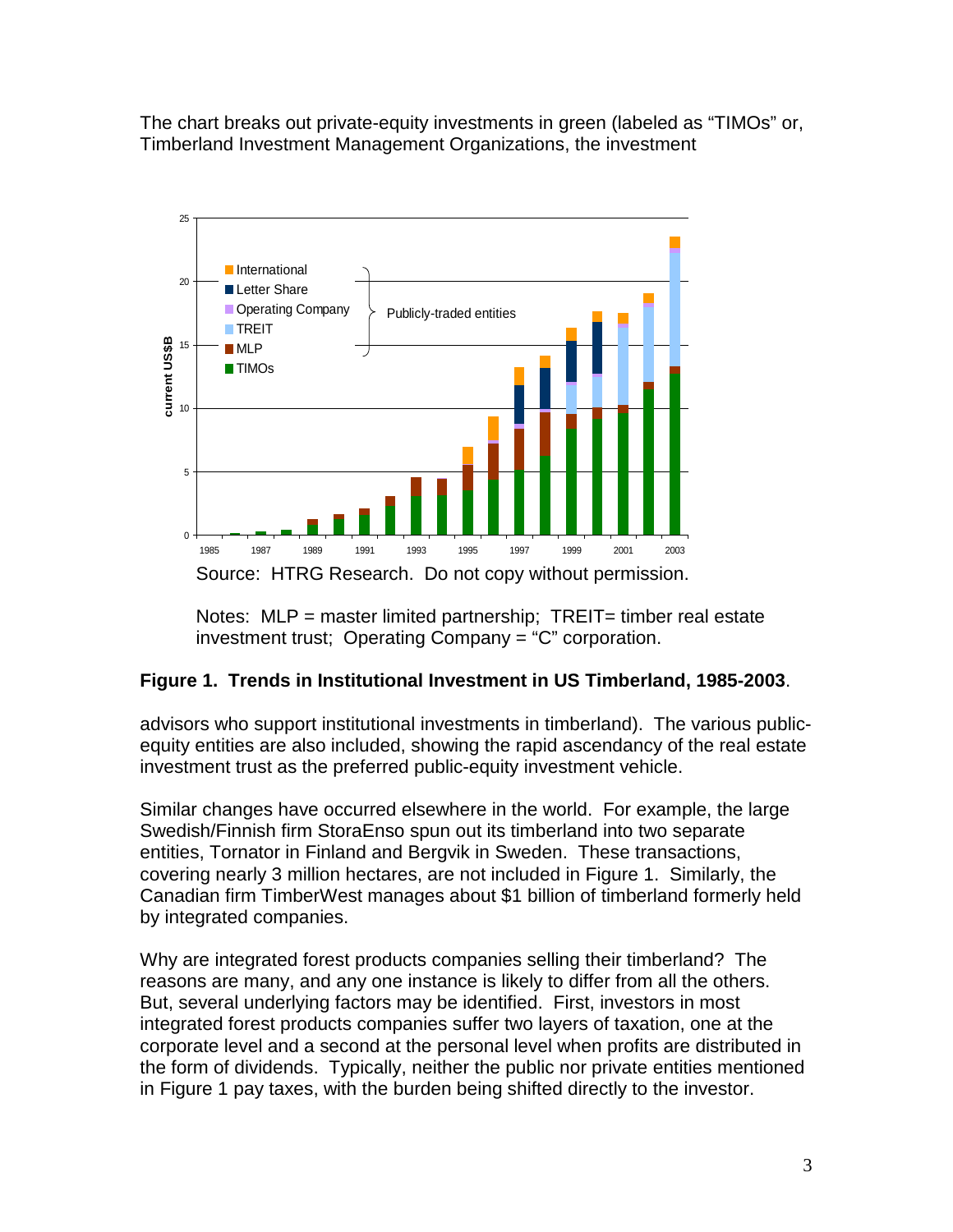Removing a layer of taxes allows better returns than integrated companies can provide.

Second, publicly traded companies in the United Stated are required to prepare their financial statements according to US "generally accepted accounting practices" (GAAP). US GAAP consistently understates the financial performance of timberland. For example, to calculate net income, US GAAP requires companies to deduct "depletion"—the depreciation of the timberland asset—from the value of timber harvested. However, in a sustained-yield forest, there is no economic depreciation of the asset, so US GAAP understates the net income produced. Many private investors and the newer timber REITs operate on a far more favorable cash basis for reporting the ongoing returns from operations. Furthermore, US GAAP does not permit forest products companies to increase the value of the timberland on their books as the trees grow. Private investors are able to "mark to market" the value of their timberland as the trees increase in value. Interestingly, some countries—Australia and New Zealand are two examples—require firms to revalue their forests each year, and to put this value on their balance sheets. The proposed International Accounting Standards also require this practice for forestry accounts. US GAAP will soon be the anomaly for timberland return reporting, but there is no sign of change.

Finally, while there are notable exceptions, integrated forest products companies have generally not provided good returns for their investors. There are many explanations for the consistently poor returns, but some analysts have suggested that the reason lies in using strong returns from timberland to subsidize poor returns from operating facilities. As a consequence, Wall Street has pressed firms to sell their timberland and use the proceeds to pay down debt, return capital to shareholders, or to make accretive acquisitions.

These financial factors are likely to remain important for the foreseeable future, so we can expect to see integrated firms shed more timberland.

While dis-integration of timberland makes a great deal of financial sense, particularly in the short term, it does raise problems for the implementation of forest biotechnology. Specifically, companies that no longer own timberland are unlikely to sponsor research on forest biotechnology, either within their own firm or extramurally. The new institutional owners have shown an even lower propensity to fund forestry R&D than have traditional forest products companies. For example, to the best of my knowledge, Hancock Timber Resource Group is the only private timberland investment advisor that is a member of the various regional tree-breeding research cooperatives. Firms that do not sponsor R&D are unlikely to have in place adequate technical resources to be sophisticated consumers of R&D. The lack of "technology receptors" among the new forest owners will impede technology transfer and will slow the diffusion of technical innovation.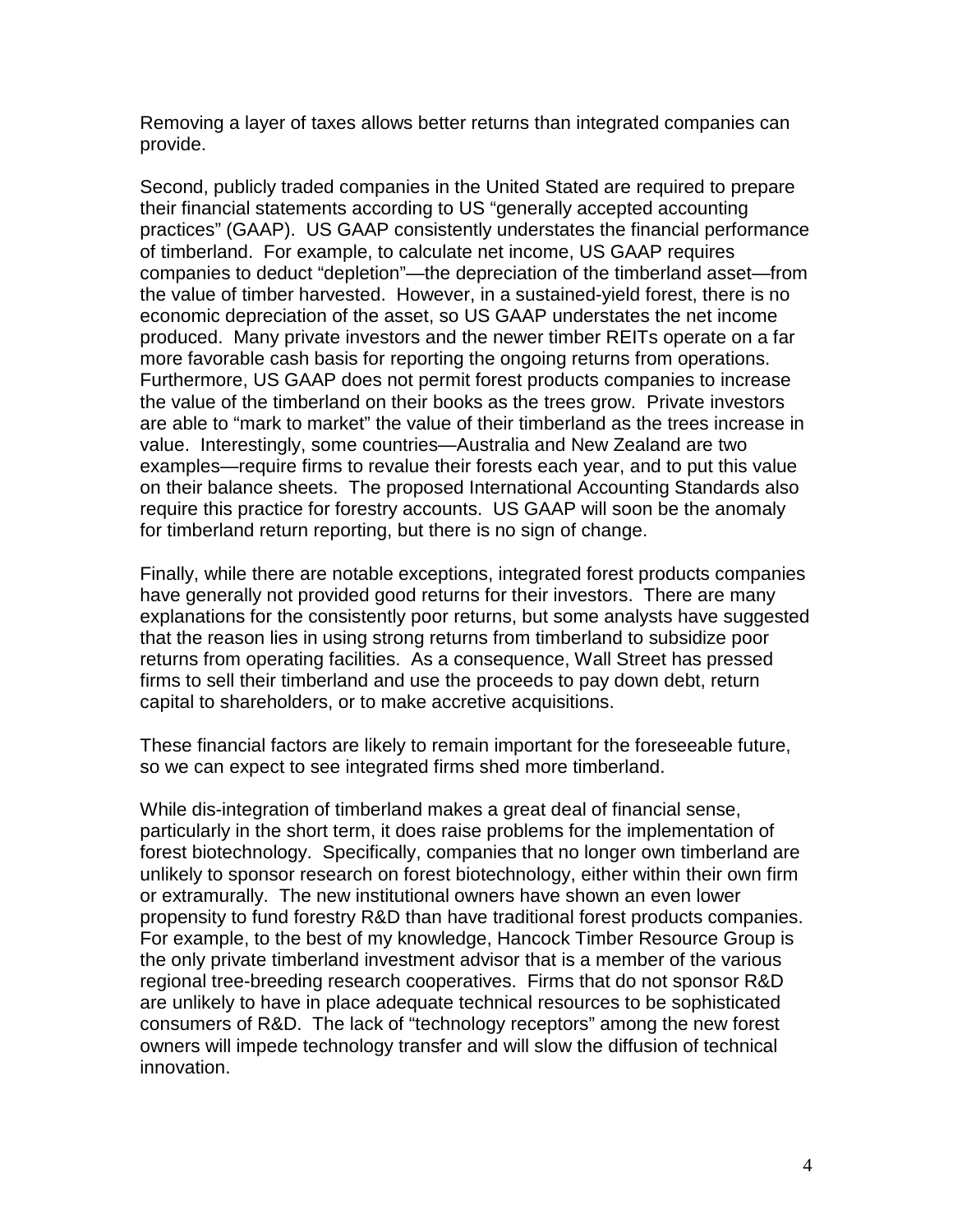The problems are compounded because much forest biotechnology focuses on improving wood qualities related to specific products or manufacturing processes. Lignin modification is a good example. Such traits may be valuable for manufacturers, but they confer no particular advantage to forestland owners unless markets can reliably deliver higher prices for such higher-valued trees. Genetic modifications related to almost any attribute of the molecular or fibre characteristics of wood fall into the same category.

## **III. A DIGRESSION ON THE NATURE OF THE FIRM**

The Nobel-prize winning economist Ronald Coase wrote an article of this name in 1937. He pondered why economic activities coalesce into firms, or, as he put it "…like lumps of butter coagulating in a pail of buttermilk." Economists, of course, generally argue that markets are the best systems for coordinating productive activities. If markets work so well, why do firms exist at all? Why aren't we all independent contractors with constantly shifting business relationships, each one of which governed by separate prices and terms? Coase answered the question on the basis of transactions costs. That is, it is less costly to pull together related production activities into a single organization ("the firm") guided not by internal prices, but rather by the "entrepreneur co-ordinator". The cost of organizing a separate contract for each exchange activity arising within the firm exceeds the efficiency gains associated with using the using the price system to govern these relationships. Firms can be expected to extend their boundaries until the balance of the equation tips the other way, and the efficiencies of specialized production make outsourcing cheaper than internal coordination.

Integrated forest products companies have found ways to coordinate timber supply through the price system without having to own the land itself. In much of the US, timber markets are deep and active. In instances where they are not, companies can still divest timberland if they retain access to the wood through wood supply agreements—increasingly prominent in timberland divestitures. In short, changes in transportation infrastructure and information technology mean that the transactions costs of organizing timber supply through markets have fallen, and it is not longer necessary to keep the forestry function within the firm. But, as forest ownership has been outsourced, firms have lost the capacity to coordinate internally the integration of tree growing with wood products manufacturing.

#### **IV. PRACTICAL IMPLICATIONS FOR FOREST BIOTECHNOLOGY**

Traditionally forest biotechnologies have been organized via entrepreneurial coordination within individual firms. As the firms dis-integrate their timberland, new modes of coordinating the production of forest biotechnologies must be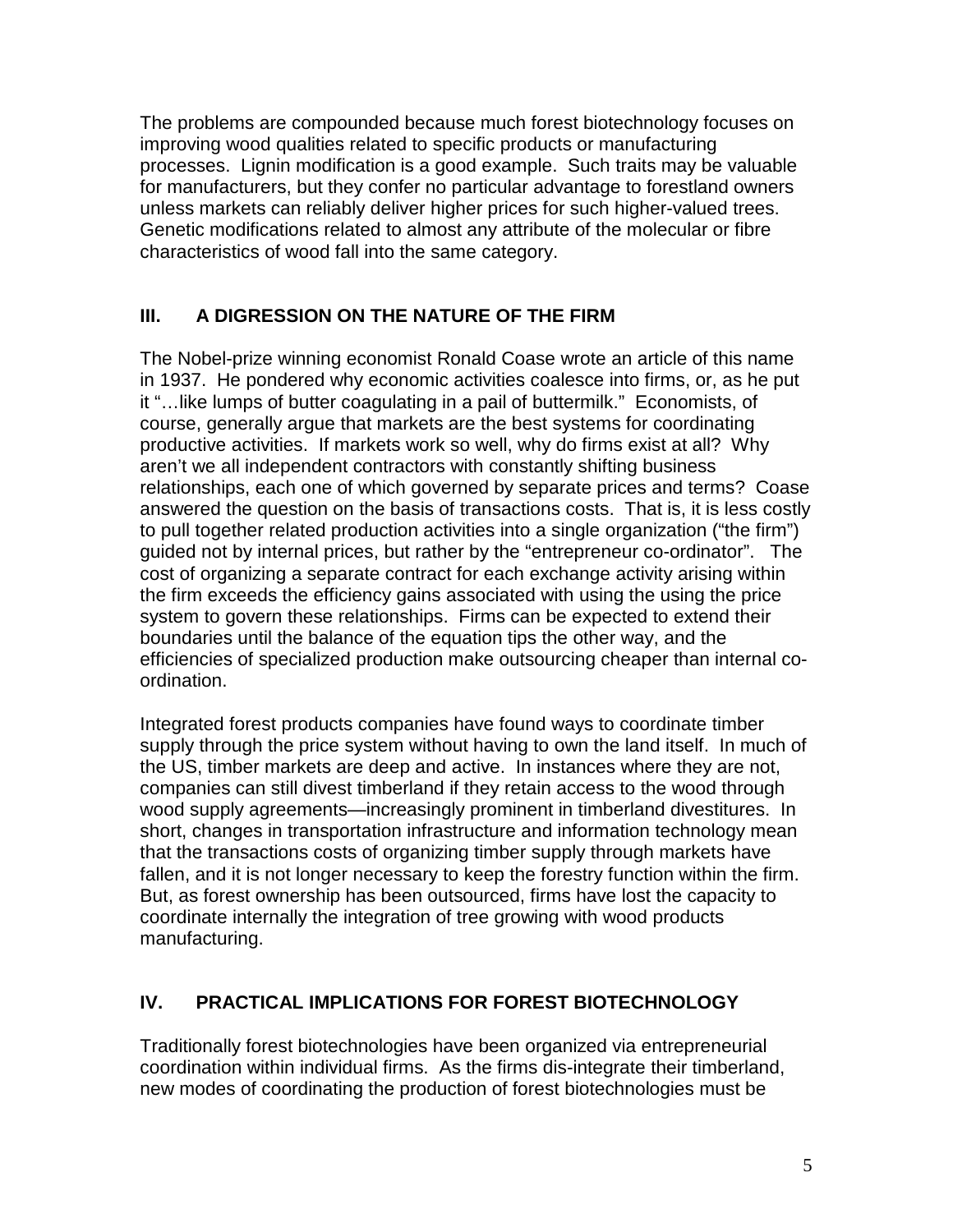developed. These will logically rely on the price system and contracts rather than the traditional "command and control" methods of the past.

Within this general premise, three specific approaches suggest themselves:

- i. Sell forestland owners technology products, not R&D projects.
- ii. Establish forestry venture capital activities.
- iii. Establish growing contracts between forestland owners and manufacturing companies.

Let's examine each of these in more detail.

Begin with two assumptions: 1. technical innovation pays acceptable riskadjusted returns, and 2. new institutional timberland owners are structurally discouraged from investing in R&D as a result of not owning integrated manufacturing facilities. Given these assumptions, one can imagine the emergence of a group of specialized forestry technology companies providing these innovations on the basis of either charging fees for services or by selling products with the technology embedded in them. We see the emergence of both models. In the former case, Westvaco spun out much of their forest management technology into the Forest Technology Group. International Paper offers similar services via their subsidiary Sustainable Forest Technologies. Specialty aspects of forest management planning—traditional forest inventory, remote sensing, geographic information systems, and computer-based forest planning—have long operated on the fee-for-service model, with the R&D expenditures coming outside the forest products industry itself. Cellfor, the private forest biotechnology company formed by combining Pacific Forest Biotechnologies and Silvagen, seeks to sell forest biotechnology innovation embedded in the planting material.

One can imagine the logical evolution of this business model, where a specialized firm takes on the full-cycle task of forest regeneration:

- identifying the most appropriate genotypes for a particular site and owner,
- arranging for the optimal level and kind of site preparation,
- hiring contractors to plant the best regeneration material for that particular site,
- handling post-planting herbicide and fertilizer treatments, and
- being paid at least in part on, say, the height of trees at age 5.

Such a model re-integrates one of the most important aspects of plantation forestry—regeneration—into a firm that can take a comprehensive, coherent view, and provides performance-based incentives for good outcomes. Contracts and the price system are used where they make the most sense, but entrepreneurial co-ordination is used where the site conditions and other details increase the transactions costs of market-based mediation.